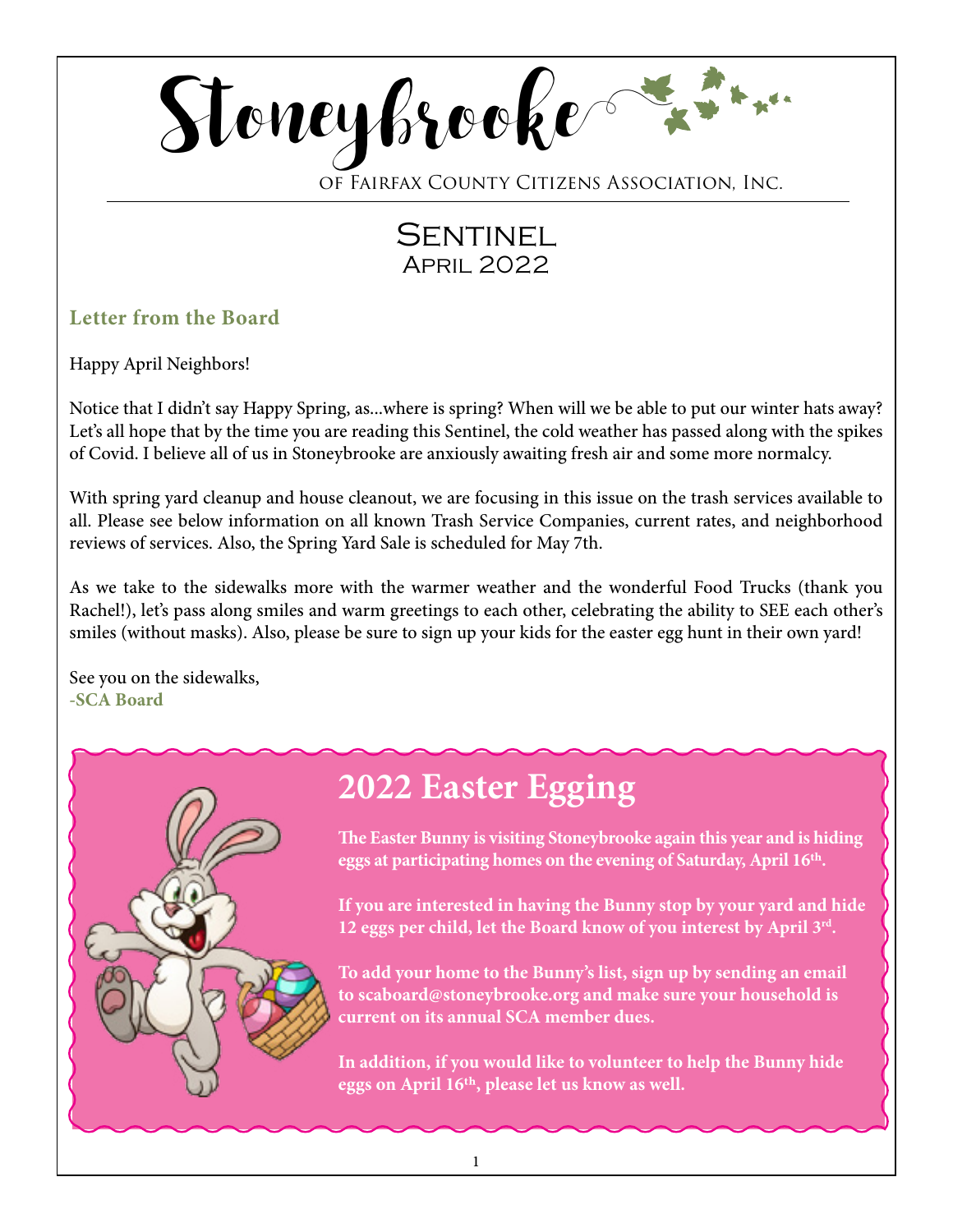# STONEYBROOKE SENTINEL APRIL 2022

#### **American Disposal Services:**

Cost: ~\$93/quarter Schedule: Pick up is once a week for trash, recycling, and yard waste. Phone number: 703-368-0500 Website: *https://www.americandisposal.com/virginia/*

#### **Republic Services:**

Cost: \$56/month or \$166/quarter Schedule: Pick up is once a week for trash, recycling, and yard waste. Phone number: 703-818-8222 Website: *https://www.republicservices.com/customer-support*

#### **AAA Recycling & Trash Removal Services:**

AAA was acquired by Republic. Note: If you call the AAA number that is on trash cans in the neighborhood, it will forward to Republic. When we called the AAA number, we were quoted higher prices than calling the direct Republic number.

#### **Nightingale Trucking Inc (NGT):**

Cost: \$43/month Schedule: Pick up twice a week for trash, once a week for recycling and yard waste

NGT is not taking new customers in other neighborhoods, but they are looking to take new customers in Stoneybrooke once their totes do come in. They are starting a waiting list for Stoneybrooke new customers right now - email ngttrucking@aol.com to get on the list.

Note: There is a lot of resource and financial pressure on the trash companies right now. They are struggling with gas prices soaring, and also finding and keeping reliable workers. Other companies are going to once a week pickups and increasing pricing because of these challenges. Nightingale's hopes to not increase its prices.

Phone number: 703-360-6634

Website: *https://www.nightingaletrucking.com/*

#### **Fairfax County Solid Waste:**

The County does not currently serve our community. To be serviced by the County, 50% of Stoneybrooke homeowners would have to sign a petition expressing their intent.

Once the signed petitions are received by the Solid Waste Management Program, signatures are verified and the petition package is prepared and compiled for submission to the County of Fairfax Board of Supervisors. The Board of Supervisors authorizes the advertisement of a public hearing to be held in the Board Auditorium of the Government Center Building. The public hearing date is publicized for two consecutive weeks. When the public hearing is held, all support and/or opposition should be expressed by property owners.

If the proposed area is approved, residents will be notified by mail, assigned a trash collection service day, and service will begin according to the timetable. Participating households are charged a user fee on their real estate tax assessment.

At this time, becoming a County Solid Waste Collection Area does not seem feasible for Stoneybrooke.

2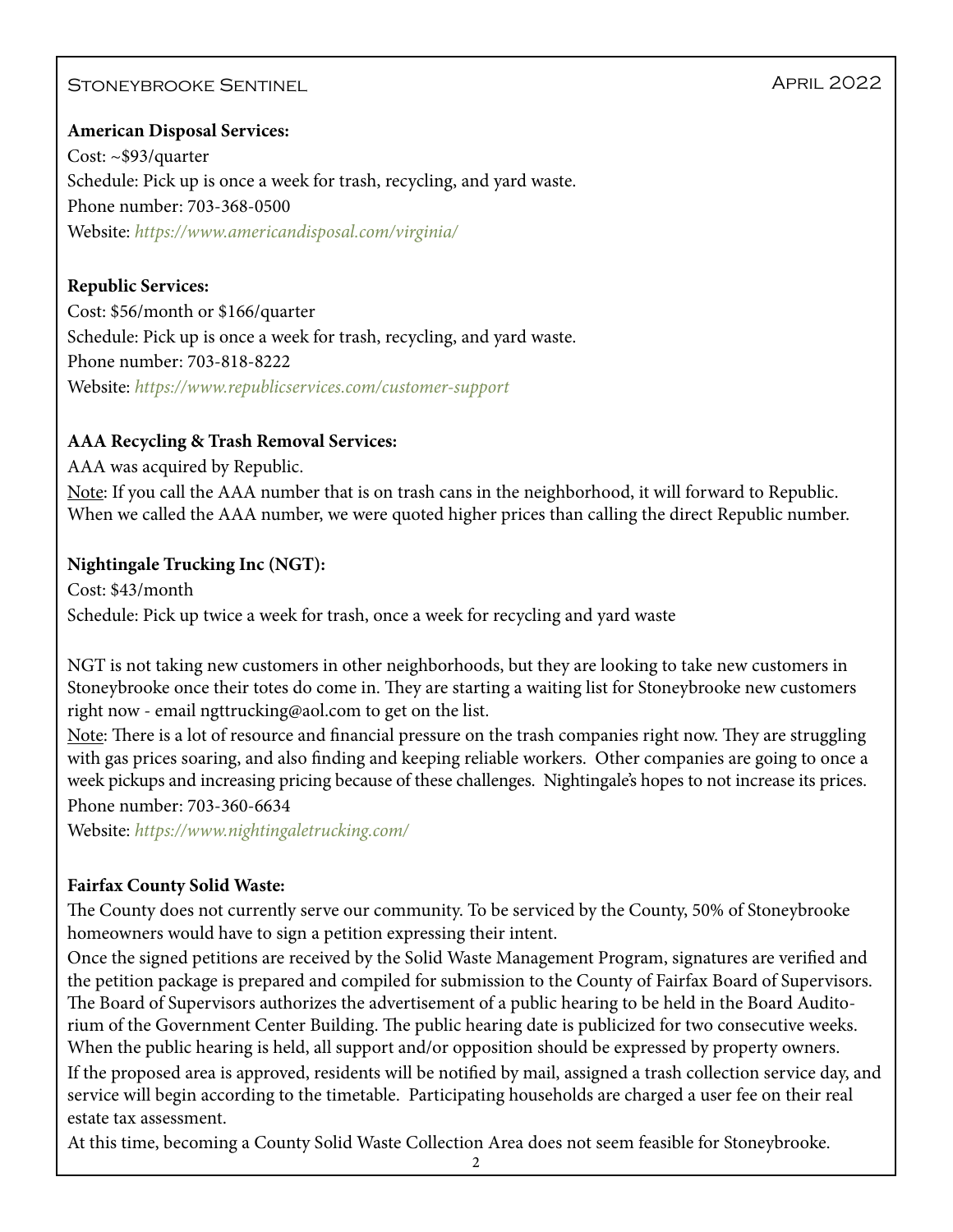Stoneybrooke Sentinel

# **Neighborhood Events**

Easter Egging: Saturday, April 16th Spring Yard Sale: Saturday, May 7th (rain date Sunday, May 8th)

### **Community News**

#### **Richmond Highway Bus Rapid Transit (BRT) Reveals New Brand**

#### **Wegmans Announces Opening Date**

Wegmans is wrapping up construction on an 81,000 square-foot store the Hoffman Town Center off Eisenhower Avenue. The store has announced it will open at 9 a.m. on May 11th.

Much of the Wegmans will be on the second floor of the development with a ground-floor entrance. The development Wegmans joins is called Carlyle Crossing and includes luxury residences and retail spaces.

#### **Chalkboard Wings & BBQ Opening Near Fort Belvoir**

There's a new option for wings and barbecue — Chalkboard Wings & BBQ! The new venture takes over the closed Wing Stop at 8723C Cooper Rd. in the Mount Vernon neighborhood.

The name, Chalkboard, comes from the flexible menu. Owner CJ Cross said there will be plenty of staples on the menu, but he hopes to experiment with different types of meat from Virginia farmers. Ingredients for sauces and rubs will be sourced locally, too, whenever possible.

Once the restaurant is fully up and running, the restaurant will offer dinner Monday and Tuesday, and breakfast lunch and dinner Wednesday through Sunday. Weekday breakfasts will focus on quick options, like egg sandwiches, and he'll offer coffee from M.E. Swings Coffee Roasters.

For more info, soft opening hours and the menu, visit *chalkboardwings.com.* 

#### **Sur La Table Reopens in Alexandria**

The Seattle-based kitchen and houseware chain filed for bankruptcy in July 2020 and shut down 51 stores later that year, including the Old Town location at 326 King St. The storefront has remained empty since the store closed.

Sur La Table was bought out by Marquee Brands and CSC Generation. The company, which was known for offering in-store cooking classes, created online classes and launched the Sur La Table Online Culinary Institute during the pandemic. The retailer is also launching an updated line of private label cookware and will once again host in-person classes.

Sur La Table also has open stores in Pentagon Row, Tysons, and North Bethesda.

#### **Dos Jefes Tex-Mex Restaurant Opens in Huntington**

Alexandria residents originally from Texas or other states along America's southern border say it's tough to find good Tex-Mex food here in the DMV. Dos Jefes Tex-Mex Restaurant is attempting to fill that void.

The restaurant will serve popular drinks like mojitos, sangria and margaritas as well as a variety of traditional Tex-Mex dishes like fajitas, enchiladas and burritos.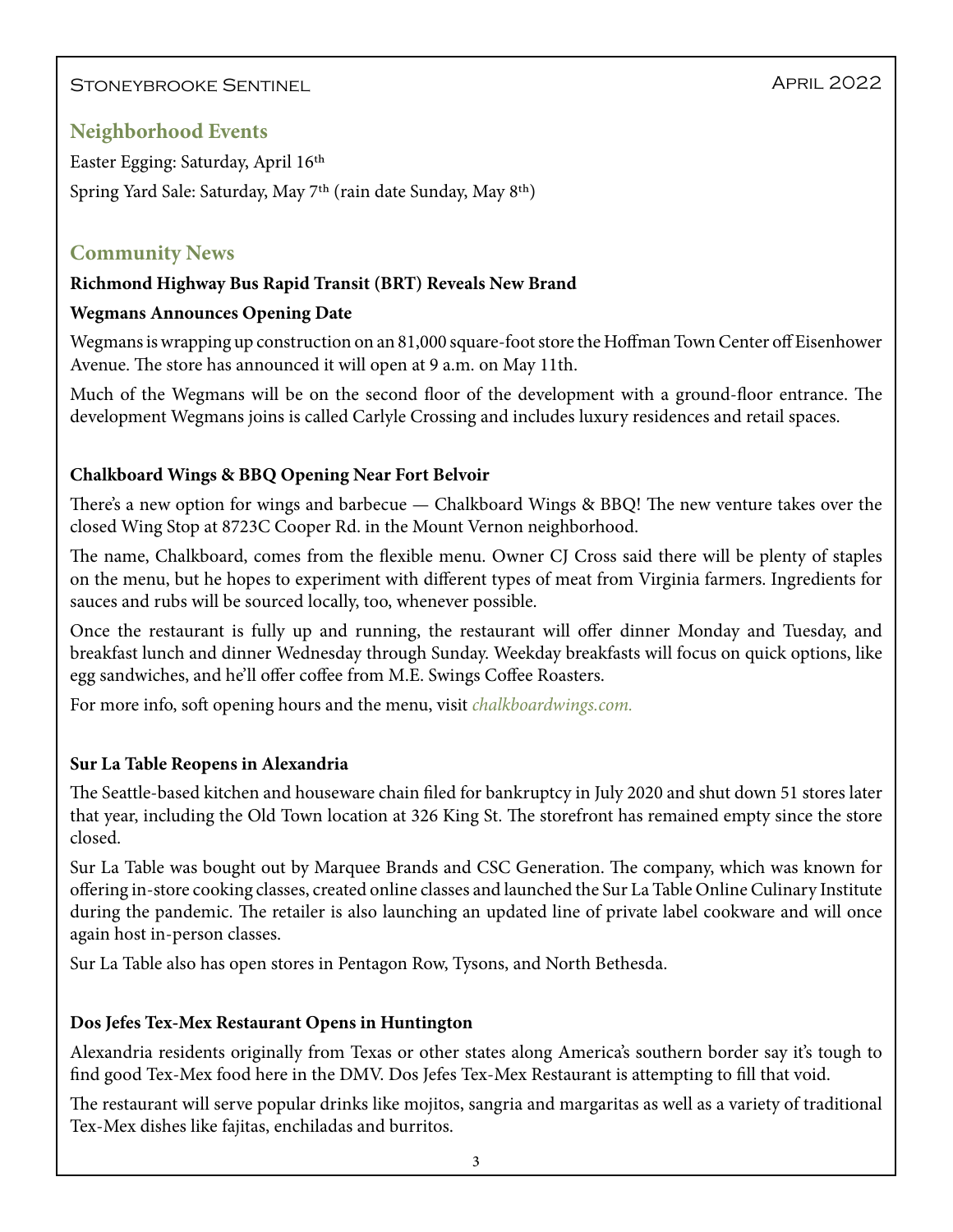# STONEYBROOKE SENTINEL APRIL 2022

#### **Possible Name Change for Lee District**

It's not entirely certain that the Lee District in Fairfax County was named for Confederate Gen. Robert E. Lee — but the potential for confusion is reason enough for a committee to recommend changing the district's name.

Fairfax County's Redistricting Advisory Committee is recommending that the Lee and Sully magisterial districts be renamed. "The report recommends that these two names be changed because they no longer reflect the county's values due to their association with the Confederacy and slavery," according to the committee's report summary.

The next step is for the full Fairfax County Board of Supervisors to decide whether to rename any districts, as well as determine the process for choosing new names. There is no timeline set for doing this yet.

#### **Franconia Governmental Center Could be Replaced by Affordable Housing**

The Franconia Governmental Center located at 6121 Franconia Rd. could soon be redeveloped into affordable housing.

FCRHA is currently accepting proposals to redevelop the 3.25 acres site, which is occupied by a 28,000 square foot brick building built in 1991. The building houses the office of the Lee District Supervisor, the Franconia Police Station and the Franconia Museum.

Developers will have to comply with three main constraints. The number of units cannot exceed 120, the building cannot be more than four stories high and 20 percent of the units must be made available to the Fairfax County magnet housing program for qualified police, fire, teachers and medical personnel.

The proposed 90,000 square foot facility will also house the Active Adult Center (currently located at 6488 Lansdowne Ctr.), Kingstowne Library (currently located at 6500 Landsdowne Ctr.) and a new childcare center for infants to pre-kindergarten children.

#### **Initial Plans for New Inova Hospital at 'West End' Revealed**

Partial demolition could start as early as this spring at Landmark Mall to make room for construction of the new Inova Hospital and Trauma Center in the new West End development.

The hospital campus will take up about 10 acres where Sears was, or one-fifth of the Landmark Mall property. The rest of the development on the 51-acre site will include medical offices, residences, retail and civic uses.

The first parts of the hospital are expected to open in 2028.

# **Key Sources**

Alexandria Living | *<https://alexandrialivingmagazine.com/>* Fairfax County | *<https://www.fairfaxcounty.gov/>* Kingstown Patch | *<https://patch.com/virginia/kingstowne>* Old Town Patch | *<https://patch.com/virginia/oldtownalexandria>* Southeast Fairfax Development Corporation (SFDC *| http://www.sfdc.org/*